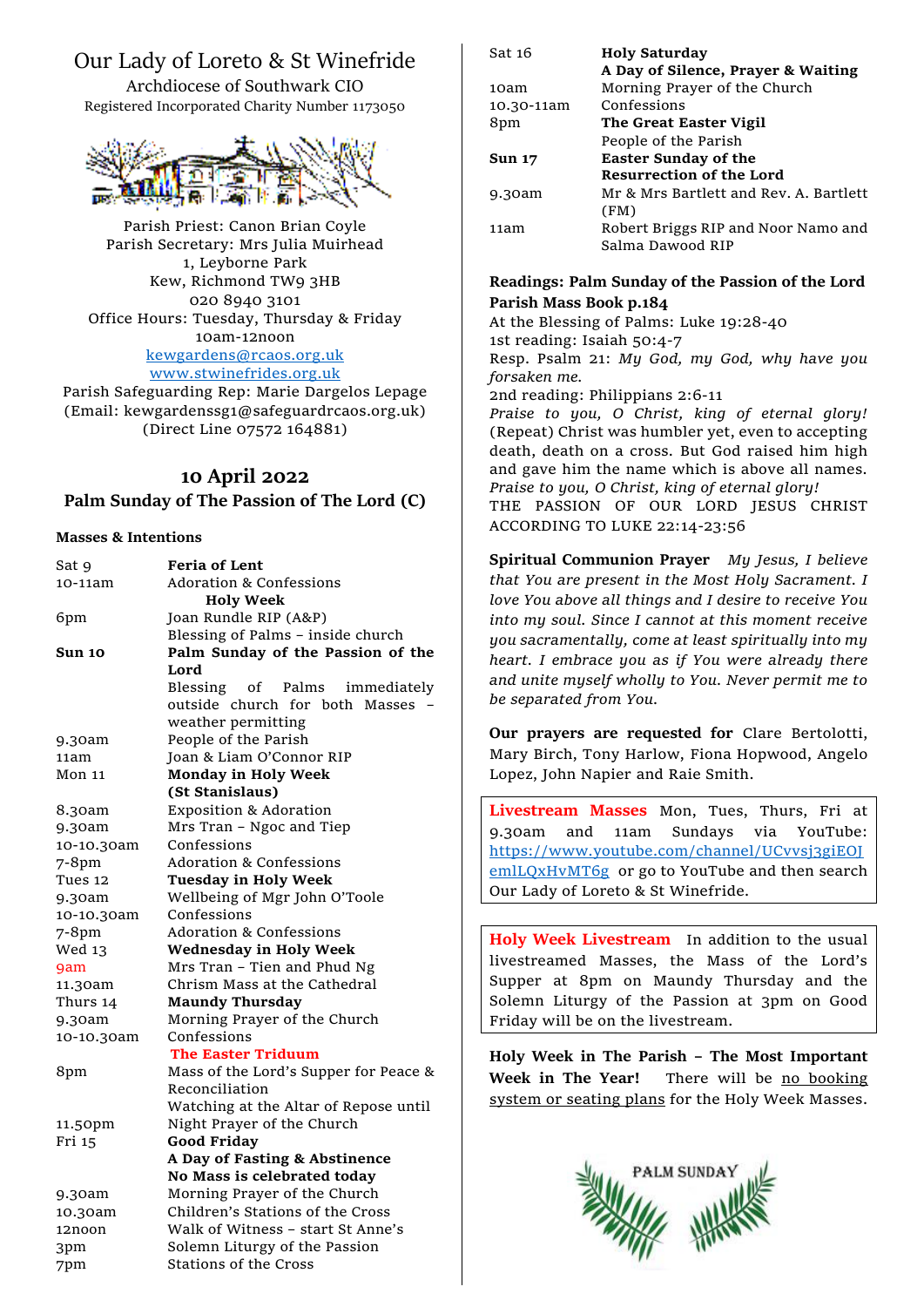**Palm Sunday**On this day the Church recalls the entrance of Christ into Jerusalem to accomplish his Paschal Mystery. Palms are blessed and the Gospel of the entry into Jerusalem is read. We journey with Christ to Jerusalem. We are with Him more than ever this week. The Passion of the Lord according to Luke is read this year. The Proclamation of the Passion invites us to share in Jesus' Passion in the circumstances of our lives. There is no homily today. The Passion is the homily. **Please join in the C = Crowd parts of the Passion according to Luke. Parish Mass Book p.192-196**

#### Holy Week Readings

**Maundy Thursday - Mass Book p.199** 1st reading: Exodus 12:1-8, 11-14 Resp. Psalm 115: *The blessing-cup that we bless is a communion with the blood of Christ.* 2nd reading: 1 Corinthians 11:23-26 *Praise and honour to you, Lord Jesus!* (Repeat) *I give you a new commandment: love one another just as I have loved you, says the Lord. Praise and honour to you, Lord Jesus!* GOSPEL: John 13:1-15 **Good Friday - Mass Book p.204** 1st reading: Isaiah 52:13-53:12 Resp. Psalm 30: *Father, into your hands I commend my spirit.* 2nd reading: Hebrews 4:14-16; 5:7-9 *Glory and praise to you, O Christ!* (Repeat) Christ was humbler yet, even to accepting death, death on a cross. But God raised him high and gave him the name which is above all names. *Glory and praise to you, O Christ!* THE PASSION OF OUR LORD JESUS CHRIST ACCORDING TO JOHN: 18:1-19:42 Mass Book p206 **Holy Saturday – Easter Vigil – Mass Book p.223** 1st reading: Genesis 1:1-2:2 Mass Book p.228 Resp. Psalm 103: *Send forth your spirit, O Lord, and renew the face of the earth. (*Prayer follows) 2nd reading: Exodus 14:15-15:1 Mass Book p.232 Resp. Psalm Exodus 15: *I will sing to the Lord, glorious his triumph!* (Prayer follows) 3rd reading: Isaiah 55:1-11 Mass Book p.235 Resp. Psalm Isaiah 12: *With joy you will draw water from the wells of salvation.* (Prayer follows, then Gloria and Collect) 4th reading: Romans 6:3-11 Mass Book p.240 (sung) *Alleluia, Allelulia, Alleluia!* GOSPEL: Luke 24:1-12 Mass Book p.241 **Easter Sunday – Mass Book p.258** 1st reading: Acts 10:34, 37-43 Resp. Psalm 117: *This day was made by the Lord; we rejoice and are glad.* 2nd reading: Colossians 3:1-4 (No Sequence) *(sung) Alleluia, Alleluia! Christ, our Passover, has been sacrificed; let us celebrate the feast then, in the Lord. Alleluia!* GOSPEL: John 20: 1-9

**Monday, Tuesday & Wednesday of Holy Week**  Please note the times of Masses and Confessions during Holy week. The Sacrament of Reconciliation

is an encounter with the mercy, forgiveness and healing only the Lord can offer, precisely because of the Paschal Mystery. Confession/Reconciliation is often the key to a new relationship with Christ and each other.

**Maundy Thursday** Morning Prayer of the Church is celebrated today and on Good Friday and Holy Saturday. Please note the times. Confessions also available today and on Holy Saturday. The Solemn Easter Triduum begins at 8pm with the Mass of the Lord's Supper. The Triduum – three days – forms one liturgy: Maundy Thursday, Good Friday, Holy Saturday, Easter Vigil/Easter Sunday.*The Sacred Paschal Triduum of the Passion and Resurrection of the Lord shines forth as the high point of the entire liturgical year. Therefore, the pre-eminence that Sunday has in the week, the Solemnity of Easter has in the liturgical year* (Missal p.132). **Given the continuing high rate of infection, there is no washing of the feet this year.**

**Good Friday** A day of fasting and abstinence as we celebrate the Passion of the Lord. Morning Prayer at 9.30am and Children's Stations of the Cross at 10.30am. The Walk of Witness is a joint venture of Churches Together in Kew, starting at 12 noon from St Anne's to the Barn Church to us at approx. 1.15pm and then to the Village. The Solemn Liturgy of the Passion of the Lord is at 3pm. **Please join in the C = Crowd parts of the Passion according to John. Parish Mass Book p.206-210.**

**The Veneration of the Cross is either by a genuflection or bow. It is not advisable to kiss the Cross in the usual way as the virus infection rate is still high. A collection for the Holy Places is taken, for their upkeep and to help maintain Christian schooling in the area. Stations of the Cross at 7pm.**

**Holy Saturday and The Easter Vigil in the Holy Night** Today the Church waits at the Lord's tomb in prayer and fasting, meditating on his Passion and Death, his Descent into Hell, and awaiting his Resurrection. Morning Prayer of the Church at 10am. The Easter Vigil at 8pm marks the start of the Easter season: *the 50 days from the Sunday of the Resurrection to Pentecost Sunday are celebrated in joy and exultation as one feast day, indeed as one 'great Sunday'. The first 8 days of Easter Time constitute the Octave of Easter and are celebrated as Solemnities of the Lord* (Missal p133). **We start outside the Church with the blessing of the Easter fire and lighting of the Easter Candle. If you can, please be here for the The Easter Vigil in the Holy Night at 8pm.**

**Easter Sunday of the Resurrection of the Lord** The Lord has truly Risen! Alleluia, alleluia! Masses at 9.30 and 11am with the Renewal of Baptismal Promises.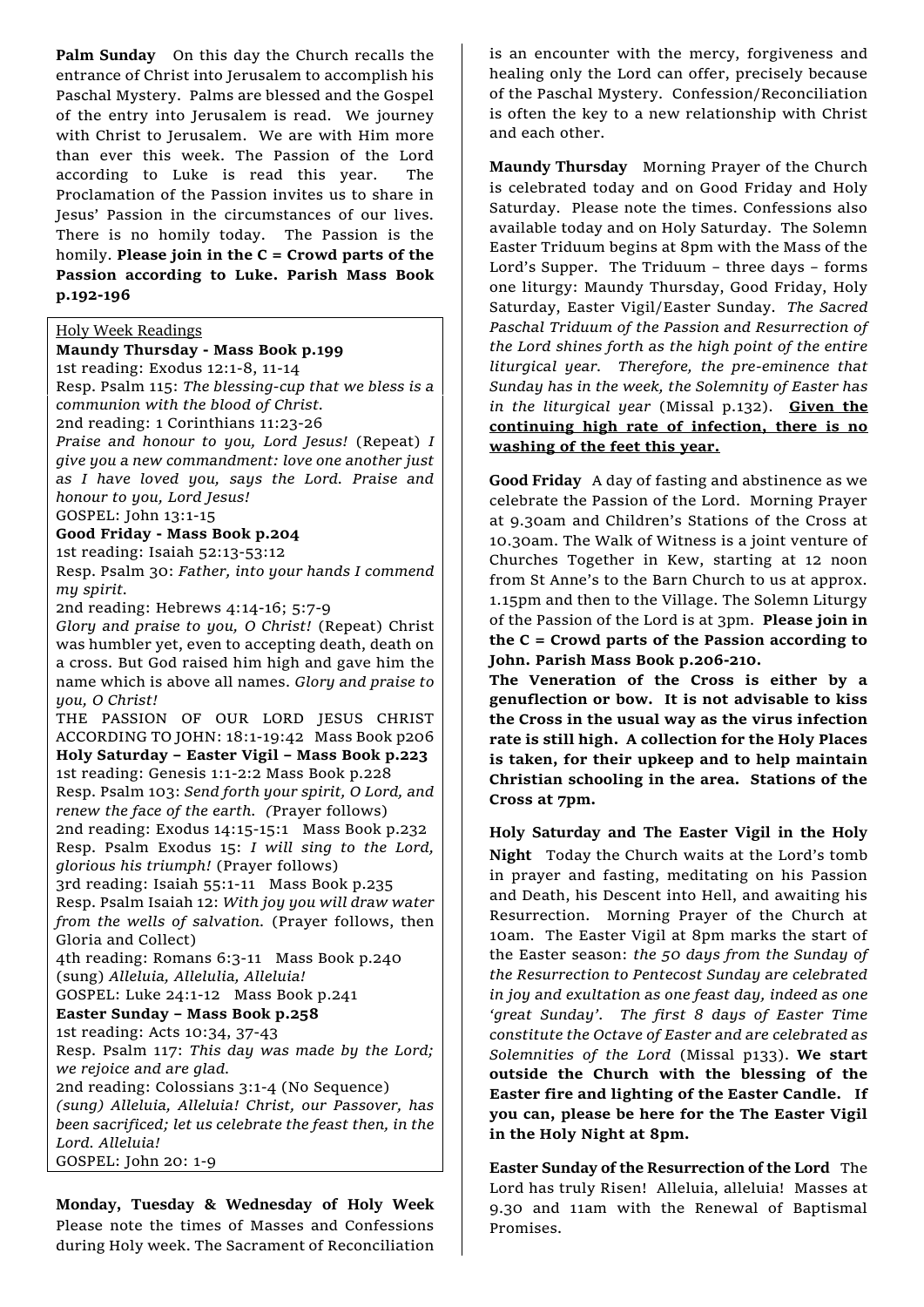**Cycle of Prayer during Eastertide** [1] new members of the Church; [2] Vocations, especially on the World Day of Prayer for Vocations on 4th Sunday of Easter; [3] Survivors of Sexual Abuse, especially on Tuesday in the 5th week of Easter; [4] the Right Use of the Media, especially on World Communications Sunday on the 7th Sunday of Easter; [5] the Church, especially at Pentecost; [6] Human Work, especially on 1 May, St Joseph the Worker.

**A Prayer for Peace in Ukraine** *O God of peace, who are peace itself, and whom a spirit of discord cannot grasp, nor a violent mind receive, grant that those who are one in heart may persevere in what is good and that those in conflict may forget evil and so be healed. Amen.* 

**Refugees from Ukraine** have begun to arrive in Kew and more are expected over the next couple of weeks. We would like to extend a warm welcome to them as they begin to settle in with their host families.

**A Financial Collection for Ukraine** There are many charities appealing for help at this time, especially the Disasters Emergency Committee (DEC) which oversees some fifteen charities. Please give via the contactless devices or the basket in the church. **Please note that the collection of material donations has now ceased.** Thank you to the SVP and all who contributed to this collection.

**The Society of St Vincent De Paul (SVP)** in the parish exists to help those in need by providing companionship, transport, practical assistance and modest financial help. If you or someone you know needs help, please ask Father Brian to let us know and we will be in touch.

**Poverty Challenge: See, Judge, Act** Following the pandemic, many households now also face new hardships as prices rise. Caritas Social Action Network (CSAN), the Catholic agency addressing poverty and injustice in England and Wales, has released a free new booklet to increase awareness of Catholic Social Teaching on poverty, and to inform local responses. Please take a moment to read and encourage groups and individuals to engage with it. Download from [www.csan.org.uk](http://www.csan.org.uk/)

**Easter Offerings 2022** This Easter I ask you to give the 'Easter Offering' to a charity of your choice which is helping those in need at home and abroad. Many thanks for your generosity to those who are in desperate need at this time.

**Covid Protocols and Returning To 'Normal'** Our parish policy has been to have an incremental approach to return to 'normal'. All pews are now open for use and it is no longer necessary to sign in. In line with the most recent Government advice, the wearing of face masks is no longer

necessary, although I shall continue to wear a face mask. We will continue to have a no-touch Sign of Peace for the moment. It is important that we continue to be careful as the virus is still prevalent. Please be sensitive to the needs of those around you, and, where possible, leave a space between you and those not known to you. Please do not come to church if you have any symptoms of Covid. The infection rate is still high.

**Children's Stations of The Cross on Good Friday at 10.30am** All children, with their families, are warmly invited to pray the Stations of The Cross. This will be led by our First Holy Communion Children and their catechists. We look forward to seeing you.

**First Reconciliation & First Holy Communion**  Session 7 is on Saturday 23 April at 4.15pm. Some of the children will celebrate their First Reconciliation in the morning at 11am. Please keep them all in your prayers.

**Confirmation Programme** The next two sessions are on Monday 18 April at 6.15pm and Saturday 23 April at 2pm. Please keep our Confirmation Candidates in your prayers.

**Junior Church** resumes at the 9.30am Mass on Sunday 24 April. It is important to be here in good time as the children will go from the Church to the Hall at the start of Mass. Children do not go directly to the Hall.

#### **The Acutis Club**



Our next session for our younger parishioners will be on Sunday 24 April 4.30-6pm, initially for those in school years 4-8.

**Site Survey** A visual survey of the Church, Hall and Presbytery will take place on Thursday 21 April. Some scaffolding will go up on Wednesday 20 April to the right of the Church, between the Church and Presbytery, to aid the survey. Please be aware of this.

**Refreshments after the Sunday 9.30am Mass**  Thank you to those parishioners who have come forward to join a rota for running the monthly coffee mornings after the Sunday 9.30am Mass. So that we can get things up and running we do need a coffee morning co-ordinator to manage the rota etc. If you are interested in volunteering please email the parish office.

**PARISH MEETINGS IN MAY: Journeying Together and Our Parish** The various reports from our parish gatherings and the summary reports from the diocese have been available on our website for a while for our prayerful reflection. Now is the